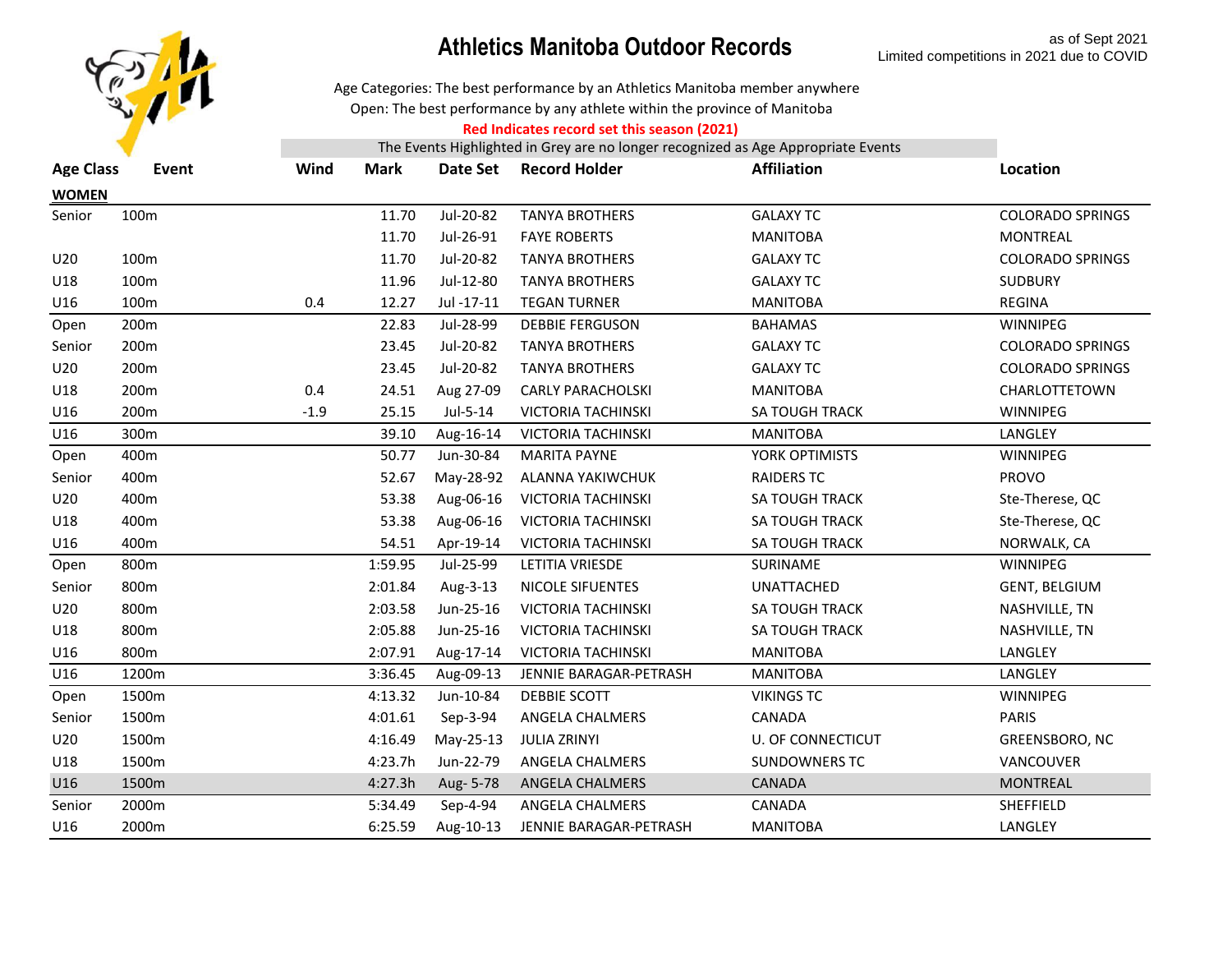

Age Categories: The best performance by an Athletics Manitoba member anywhere

Open: The best performance by any athlete within the province of Manitoba

#### **Red Indicates record set this season (2021)**

| <b>Age Class</b><br><b>WOMEN</b> | Event  |              | Wind     | <b>Mark</b> | Date Set  | <b>Record Holder</b>         | <b>Affiliation</b>        | Location            |
|----------------------------------|--------|--------------|----------|-------------|-----------|------------------------------|---------------------------|---------------------|
| Open                             | 3000m  |              |          | 9:02.69     | Jul-01-84 | <b>LYNNE WILLIAMS</b>        | <b>VALLEY ROYALS</b>      | WINNIPEG            |
| Senior                           | 3000m  |              |          | 8:32.17     | Aug-23-94 | ANGELA CHALMERS              | CANADA                    | <b>VICTORIA</b>     |
| U20                              | 3000m  |              |          | 9:14.81     | Aug-16-85 | <b>PAM KLASSEN</b>           | <b>MANITOBA</b>           | ST. JOHN'S          |
| U18                              | 3000m  |              |          | 9:29.0h     | May-23-82 | <b>CAROL HOWE</b>            | <b>RAIDERS TC</b>         | ST. JOHN'S          |
| Open                             | 5000m  |              |          | 15:56.19    | Jun-26-99 | <b>KATHY BUTLER</b>          | PACIFIC STORM             | WINNIPEG            |
| Senior                           | 5000m  |              |          | 15:27.58    | Apr 26-13 | <b>NICOLE SIFUENTES</b>      | <b>UNATTACHED</b>         | STANFORD, CA        |
| U20                              | 5000m  |              |          | 17:23.28    | Aug-15-05 | SARAH-ANNE BRAULT            | <b>COLLEGE LOUIS RIEL</b> | <b>REGINA</b>       |
| Open                             | 10000m |              |          | 32:56.51    | Jul-28-99 | N. ROCHA DE LA CRUZ          | <b>MEXICO</b>             | WINNIPEG            |
| Senior                           | 10000m |              |          | 32:29.69    | May 4-08  | ANDREA GROVE-MCDONOUGH       | MOUNTAIN WEST TRACK CLUB  | PALO ALTO, CA       |
| U20                              | 10000m |              |          | 34:29.13    | Mar-31-01 | MICHELLE CARSON              | UNATTACHED                | <b>STANFORD</b>     |
| U16                              | 80mH   | 0.762m-8.0m  |          | 12.10       | Jul 11-09 | MICHELLE HEBERT              | <b>MANITOBA</b>           | <b>MEDICINE HAT</b> |
| Open                             | 100mH  | $0.84m-8.5m$ |          | 12.76       | Jun-26-99 | <b>KETURAH ANDERSON</b>      | PHOENIX ATHLETICS         | WINNIPEG            |
| Senior                           | 100mH  | 0.84m-8.5m   |          | 13.83       | Jun-26-99 | <b>JANNA NIKKEL</b>          | <b>ECHO ATHLETICS</b>     | WINNIPEG            |
| U20                              | 100mH  | $0.84m-8.5m$ |          | 13.88       | Jul-20-91 | <b>JANNA NIKKEL</b>          | CANADA                    | <b>KINGSTON</b>     |
| U18                              | 100mH  | 0762m-8.5m   | $-2.5$   | 15.01       | Aug 11-19 | <b>FATOYE OLUWATONI</b>      | <b>MANITOBA</b>           | SYDNEY              |
| U16                              | 200mH  | 0.762m-35m   |          | 29.42       | Jul 11-09 | MICHELLE HEBERT              | <b>MANITOBA</b>           | <b>MEDICINE HAT</b> |
| U18                              | 300mH  | 0.762m-35m   |          | 43.65       | Jul-21-10 | <b>MELISSA KITCHING</b>      | <b>MANITOBA</b>           | <b>WINNIPEG</b>     |
| Open                             | 400mH  | 0.762m-35m   |          | 53.44       | Jul-28-99 | <b>DAIMI PERNIA FIGUEROA</b> | <b>CUBA</b>               | WINNIPEG            |
| Senior                           | 400mH  | 0.762m-35m   |          | 58.65       | Apr-17-15 | MELISSA KITCHING             | NORTH DAKOTA STATE        | NORWALK, CA         |
| U20                              | 400mH  | 0.762m-35m   |          | 59.66       | Jul-27-85 | <b>RUTH HADDEN</b>           | <b>TAKUS TC</b>           | <b>BURNABY</b>      |
| U18                              | 400mH  | 0.762m-35m   |          | 1:01.68     | Jul-30-89 | LISA OMICHINSKI              | <b>MANITOBA</b>           | SHERWOOD PARK       |
| U16                              | 1500m  | StplCh       | no water | 5:06.38     | Aug-13-17 | <b>MARGRETT WATT</b>         | <b>WPG OPTIMIST</b>       | <b>BRANDON</b>      |
| Senior                           | 2000m  | StplCh       |          | 6:45.40     | Aug-16-13 | <b>ERIN TESCHUK</b>          | <b>MANITOBA</b>           | SHERBROOKE          |
| U20                              | 2000m  | StplCh       |          | 6:45.40     | Aug-16-13 | <b>ERIN TESCHUK</b>          | <b>MANITOBA</b>           | SHERBROOKE          |
| U18                              | 2000m  | StplCh       |          | 6:51.97     | Jun-8-19  | <b>CECILIA HOWES</b>         | <b>WINNIPEG OPTIMIST</b>  | COQUITLAM           |
| U16                              | 2000m  | StplCh       |          | 7:53.66     | May 25-09 | <b>TAYLOR SPRAGUE</b>        | <b>SA TOUGH TRACK</b>     | WINNIPEG            |
| Open                             | 3000m  | StplCh       |          | 10:17.55    | Jun-27-99 | <b>KAREN HARVEY</b>          | S. WINDSOR KC             | WINNIPEG            |
| Senior                           | 3000m  | StplCh       |          | 9:40.07     | Aug-24-15 | <b>ERIN TESCHUK</b>          | CANADA                    | <b>BEIJING</b>      |
| U20                              | 3000m  | StplCh       |          | 10:47.19    | Jul-26-19 | <b>CECILIA HOWES</b>         | WINNIPEG OPTIMIST         | <b>MONTREAL</b>     |
| U18                              | 3000m  | StplCh       |          | 10:47.19    | Jul-26-19 | <b>CECILIA HOWES</b>         | <b>WINNIPEG OPTIMIST</b>  | <b>MONTREAL</b>     |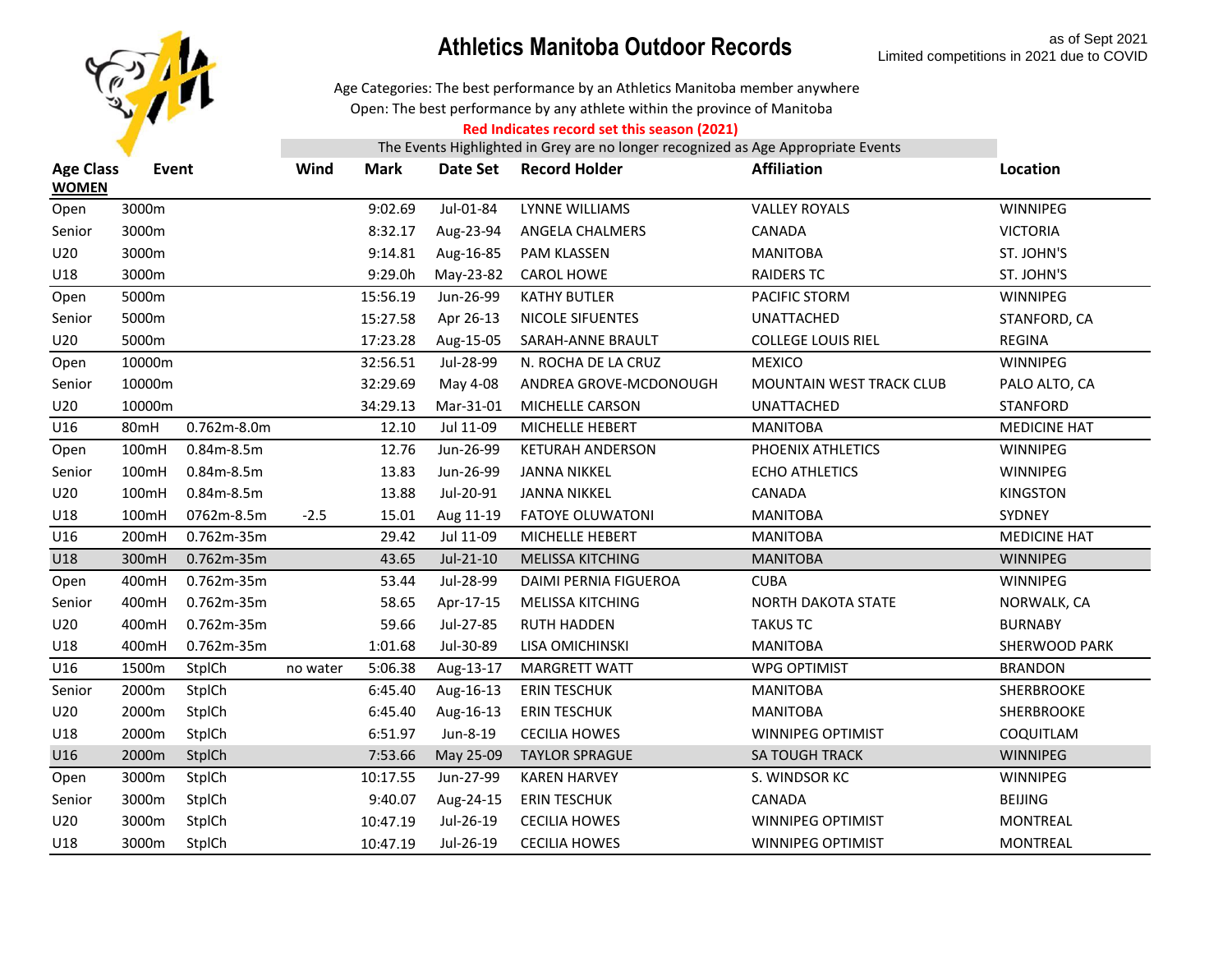

Open: The best performance by any athlete within the province of Manitoba Age Categories: The best performance by an Athletics Manitoba member anywhere

#### **Red Indicates record set this season (2021)**

| <b>Age Class</b><br><b>WOMEN</b> | <b>Event</b> |       | Wind | <b>Mark</b> | Date Set   | <b>Record Holder</b> | <b>Affiliation</b>                                                | Location         |
|----------------------------------|--------------|-------|------|-------------|------------|----------------------|-------------------------------------------------------------------|------------------|
| Open                             | 4x100m Relay |       |      | 42.62       | Jul-30-99  | <b>JAMAICA</b>       | K. RICHARDS, A. BAILEY, B. GRANT, P.<br><b>GOWDIE</b>             | WINNIPEG         |
| Senior                           | 4x100m Relay |       |      | 46.18       | Aug-3-17   | <b>MANITOBA</b>      | RACHAEL MCLEOD, TAYO BABALOLA,                                    | WINNIPEG         |
|                                  |              |       |      |             |            |                      | TEGAN TURNER, BRIANNA TYNES                                       |                  |
| U20                              | 4x100m Relay |       |      | 47.15       | Aug-10-15  | <b>MANITOBA</b>      | TEGAN TURNER, SCIERA OPALEKE,                                     | WOOD BUFFALO, AB |
|                                  |              |       |      |             |            |                      | KYIA GILES, RACHEL MCLEOD                                         |                  |
| U18                              | 4x100m Relay |       |      | 47.26       | Jun-21-80  | <b>MANITOBA</b>      | <b>TANYA BROTHERS FAYE ROBERTS</b>                                | WINNIPEG         |
|                                  |              |       |      |             |            |                      | ELYSA JAMEN CHANTAL ASTON                                         |                  |
| U16                              | 4x100m Relay |       |      | 48.98       | Jul-29-18  | <b>MANITOBA</b>      | D.ADEKAYODE, M.DALKIE, B.SUMKA,                                   | SHERWOOD PARK    |
|                                  |              |       |      |             |            |                      | J.HOAD                                                            |                  |
| Open                             | 4x200m Relay |       |      | 1:39.9h     | May-01-82  | <b>GALAXY TC</b>     | SANDY GILKES, TANYA BROTHERS,                                     | WINNIPEG         |
| Senior                           | 4x200m Relay |       |      | 1:39.9h     | May-01-82  | <b>GALAXY TC</b>     | CHANTEL ASTON, DONNA FERGUSON<br>SANDY GILKES, TANYA BROTHERS,    | WINNIPEG         |
|                                  |              |       |      |             |            |                      | CHANTEL ASTON, DONNA FERGUSON                                     |                  |
| U20                              | 4x200m Relay |       |      | 1:45.8h     | Jul-10-77  | <b>WINGS TC</b>      | MONA COCHINGYAN, LISA                                             | WINNIPEG         |
| U18                              | 4x200m       | Relay |      | 1:47.8h     | May-01-81  | <b>TAKUS TC</b>      | POLESCHUK, KAREN POWELL, PENNY<br>LESLIE ALISON DOROTHY MACKENZIE | WINNIPEG         |
| U16                              | 4x200m Relay |       |      | 1:48.20     | Jun-14-87  | <b>TAKUS TC</b>      | ANDREA PACI NANCY MCCUAIG<br>JANNA NIKKEL, SHERRIE REIMER,        | WINNIPEG         |
|                                  |              |       |      |             |            |                      | LINDSAY INGRAM, CATHY ADAMS                                       |                  |
| Open                             | 4x400m Relay |       |      | 3:26.70     | Jul-30-99  | <b>CUBA</b>          | J. DUPORTY, Z. CALATAYUD, I. BONNE, WINNIPEG<br>D. PERNIA         |                  |
| Senior                           | 4x400m Relay |       |      | 3:43.65     | Aug-3-17   | <b>MANITOBA</b>      | TAYO BABALOLA, ERIN WHITE,                                        | WINNIPEG         |
|                                  |              |       |      |             |            |                      | SOPHIA MBABAALI, VICTORIA                                         |                  |
| U20                              | 4x400m Relay |       |      | 3:50.5h     | Aug- 1-77  | <b>MANITOBA</b>      | MAVIS CURTIS, MAUREEN                                             | ST. JOHN'S       |
|                                  |              |       |      |             |            |                      | HOUGHTON, ROSANNE MURPHY, M                                       |                  |
| U18                              | 4x400m       | Relay |      | 3:51.75     | Aug - 7-11 | <b>MANITOBA</b>      | AMY ANDRUSHKO, ERIN TESCHUK,                                      | <b>OTTAWA</b>    |
|                                  |              |       |      |             |            |                      | JULIA ZRINYI, MELANIE BARAN                                       |                  |
| U16                              | 4x400m Relay |       |      | 4:07.95     | Jul 18-09  | <b>WPG OPTIMIST</b>  | KATIE TAKATCH, KATIE LAVALLEE,                                    | WINNIPEG         |
|                                  |              |       |      |             |            |                      | MICHELLE HEBERT, ERIN TESCHUK                                     |                  |
| Open                             | 4x800m       | Relay |      | 9:03.9h     | May-01-82  | <b>RAIDERS TC</b>    | NANCY RETTIE, CAROL HOWE, VICKI                                   | WINNIPEG         |
|                                  |              |       |      |             |            |                      | AGAR, SANDY RETTIE                                                |                  |
| Senior                           | 4x800m Relay |       |      | 9:03.9h     | May-01-82  | <b>RAIDERS TC</b>    | NANCY RETTIE, CAROL HOWE, VICKI                                   | WINNIPEG         |
|                                  |              |       |      |             |            |                      | AGAR, SANDY RETTIE                                                |                  |
| U20                              | 4x800m Relay |       |      | 9:35.0h     | May-14-88  | <b>RAIDERS TC</b>    | C. MURPHY, A. PERNITSKY, J.                                       | WINNIPEG         |
|                                  |              |       |      |             |            |                      | NEUFELD, M. BUISSON                                               |                  |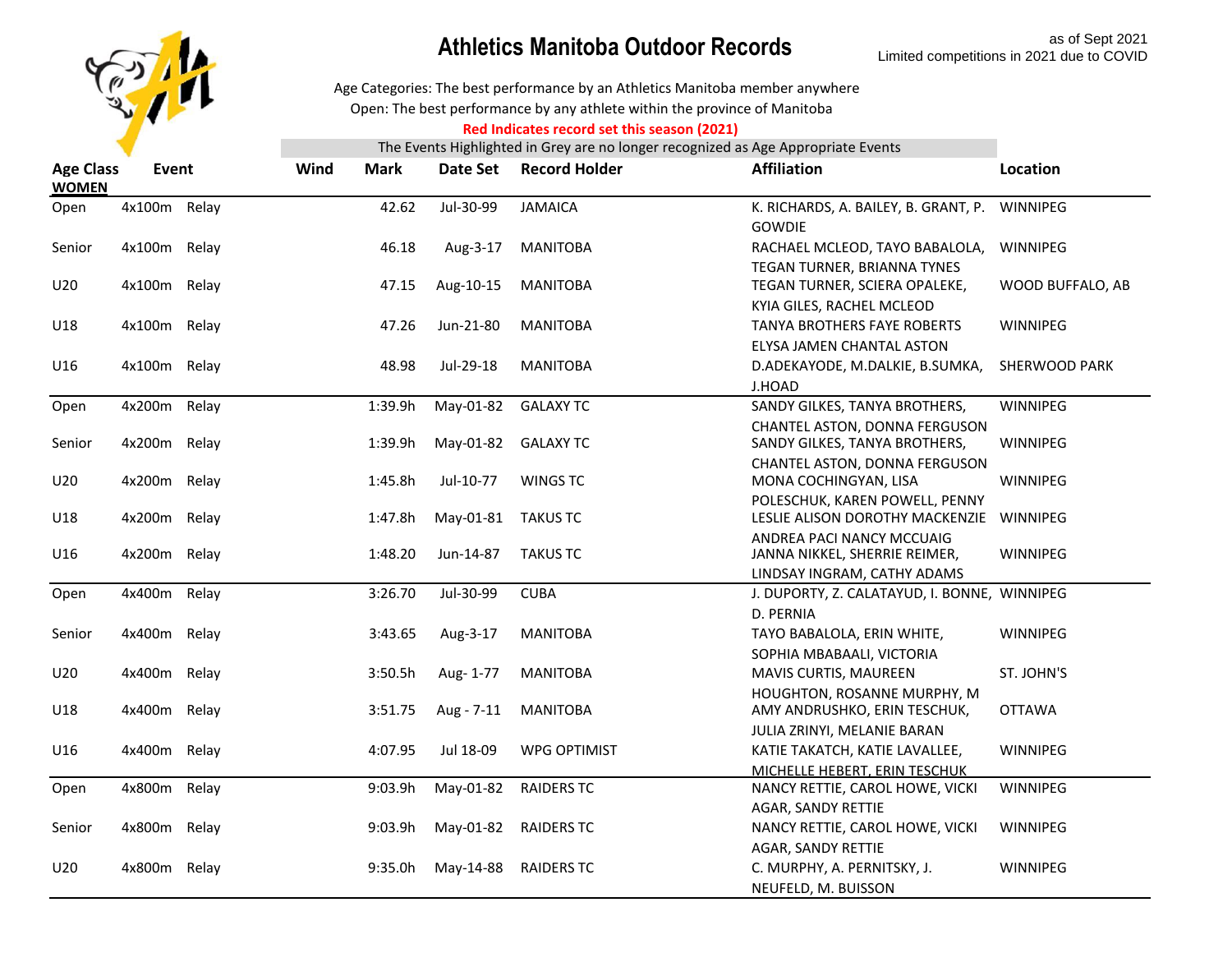

Open: The best performance by any athlete within the province of Manitoba Age Categories: The best performance by an Athletics Manitoba member anywhere

#### **Red Indicates record set this season (2021)**

| <b>Age Class</b><br><b>WOMEN</b> |       | Wind<br>Event<br><b>Mark</b><br>Date Set |                    | <b>Record Holder</b> | <b>Affiliation</b> | Location                 |                                            |                   |
|----------------------------------|-------|------------------------------------------|--------------------|----------------------|--------------------|--------------------------|--------------------------------------------|-------------------|
| Open                             | 1600m | Sprt Medly                               | $4 - 2 - 2 - 8$    | 4:09.3h              | May-14-88          | <b>RAIDERS TC</b>        | NANCY TAYLOR, HEATHER LEE-KIN, M. WINNIPEG |                   |
|                                  |       |                                          |                    |                      |                    |                          | BRAITHWAITE, BRENDA BAKER                  |                   |
| Senior                           | 1600m | Sprt Medly                               | $4 - 2 - 2 - 8$    | 4:09.3h              | May-14-88          | <b>RAIDERS TC</b>        | NANCY TAYLOR, HEATHER LEE-KIN, M. WINNIPEG |                   |
|                                  |       |                                          |                    |                      |                    |                          | BRAITHWAITE, BRENDA BAKER                  |                   |
| U20                              | 1600m | Sprt Medly                               | $4 - 2 - 2 - 8$    | 4:10.2h              | May-14-88          | <b>RAIDERS TC</b>        | CHERYL MURPHY, LEANNE HARRISON, WINNIPEG   |                   |
|                                  |       |                                          |                    |                      |                    |                          | TRISHA BEST, A. PERNITSKY                  |                   |
| U18                              | 1600m | <b>Sprt Medly</b>                        | $4 - 2 - 2 - 8$    | 4:26.75              | Jun-16-01          | <b>MANITOBA</b>          | <b>MANITOBA</b>                            | <b>BRANDON</b>    |
| U16                              | 1600m | Sprt Medly                               | $4 - 2 - 2 - 8$    | 4:08.09              | Aug 10-08          | MANITOBA/NWO             | MEAGAN PARACHOLSKI, MELISSA                | SHERBROOKE        |
|                                  |       |                                          |                    |                      |                    |                          | KITCHING, AMY ANDRUSHKO, CARLY             |                   |
| Open                             | 4000m | Dist Medly                               | $4 - 8 - 12 - 16$  | 12:52.7h             | May-14-88          | <b>RAIDERS TC</b>        | CAROL BOYLE, VICKI AGAR, CHERYL            | WINNIPEG          |
|                                  |       |                                          |                    |                      |                    |                          | MURPHY, VELVET CADRE                       |                   |
| Senior                           | 4000m | Dist Medly                               | 4-8-12-16 12:52.7h |                      | May-14-88          | <b>RAIDERS TC</b>        | CAROL BOYLE, VICKI AGAR, CHERYL            | WINNIPEG          |
|                                  |       |                                          |                    |                      | Jul-01-84          | <b>DEBBIE BRILL</b>      | MURPHY, VELVET CADRE<br><b>BC</b>          | WINNIPEG          |
| Open                             |       | High Jump                                |                    | 1.94m                |                    |                          |                                            |                   |
| Senior                           |       | High Jump                                |                    | 1.79m                | Aug-20-97          | <b>TAMMY MAHON</b>       | <b>MANITOBA</b>                            | <b>BRANDON</b>    |
| U20                              |       | High Jump                                |                    | 1.79m                | Aug-20-97          | <b>TAMMY MAHON</b>       | <b>MANITOBA</b>                            | <b>BRANDON</b>    |
| U18                              |       | High Jump                                |                    | 1.79m                | Aug-20-97          | <b>TAMMY MAHON</b>       | <b>MANITOBA</b>                            | <b>BRANDON</b>    |
| U16                              |       | High Jump                                |                    | 1.73m                | Jul- 1-95          | <b>TAMMY MAHON</b>       | TREHERNE                                   | WINNIPEG          |
| Open                             |       | Pole Vault                               |                    | 4.51m                | Jul-15-05          | <b>DANA BULLER</b>       | <b>KITCHENER</b>                           | WINNIPEG          |
| Senior                           |       | Pole Vault                               |                    | 4:30m                | Jun-30-12          | <b>VICTORIA DRESSLER</b> | <b>WOA</b>                                 | CALGARY           |
| U20                              |       | Pole Vault                               |                    | 3.65m                | Jun 25-13          | SAMANTHA ALLEGRO         | <b>WOA</b>                                 | WINNIPEG          |
| U18                              |       | Pole Vault                               |                    | 3.41m                | Jul 3-09           | SARAH BOILA              | <b>WOA</b>                                 | WINNIPEG          |
| U16                              |       | Pole Vault                               |                    | 2.95m                | May 23-08          | <b>CARISSA GAUTHIER</b>  | <b>WOA</b>                                 | WINNIPEG          |
| Open                             |       | Long Jump                                |                    | 6.59m                | Jul-24-99          | <b>MAUREEN MAGGI</b>     | <b>BRAZIL</b>                              | <b>WINNIPEG</b>   |
| Senior                           |       | Long Jump                                |                    | 6.39m                | Apr-14-91          | <b>LAVERN CLARKE</b>     | <b>U. OF NEW MEXICO</b>                    | ALBEQUERQUE, NM   |
| U20                              |       | Long Jump                                |                    | 5.83m                | Aug-1-68           | <b>KAY THOMSON</b>       | FLYING M AC                                | <b>TORONTO</b>    |
|                                  |       |                                          |                    | 5.83m                | Jul-28-13          | <b>JOY BECKER</b>        | <b>MANITOBA</b>                            | CALGARY           |
| U18                              |       | Long Jump                                |                    | 5.78m                | Jun-23-90          | <b>JANNA NIKKEL</b>      | <b>MANITOBA</b>                            | <b>BLAINE, WA</b> |
| U16                              |       | Long Jump                                |                    | 5.43m                | Jun-23-18          | <b>DEBRA ADEKAYODE</b>   | <b>WPG OPTIMIST</b>                        | WINNIPEG          |
| Open                             |       | Triple Jump                              |                    | 14.77m               | Jul-28-99          | YAMILE ALDAMA POZA       | <b>CUBA</b>                                | WINNIPEG          |
| Senior                           |       | Triple Jump                              |                    | 13.04m               | Mar-23-91          | <b>LAVERN CLARKE</b>     | <b>U. OF NEW MEXICO</b>                    | ALBEQUERQUE, NM   |
| U20                              |       | Triple Jump                              | 0.9                | 12.51m               | Jul-15-17          | REBEKAH ECKERT           | <b>MANITOBA</b>                            | WINNIPEG          |
| U18                              |       | Triple Jump                              | $0.0\,$            | 11.98m               | Jul-26-19          | <b>LARA DENBOW</b>       | PRAIRIE STORM                              | <b>MONTREAL</b>   |
| U16                              |       | Triple Jump                              |                    | 11.07m               | Jun 23-98          | ALANNA BOUDREAU          | <b>WOA</b>                                 | WINNIPEG          |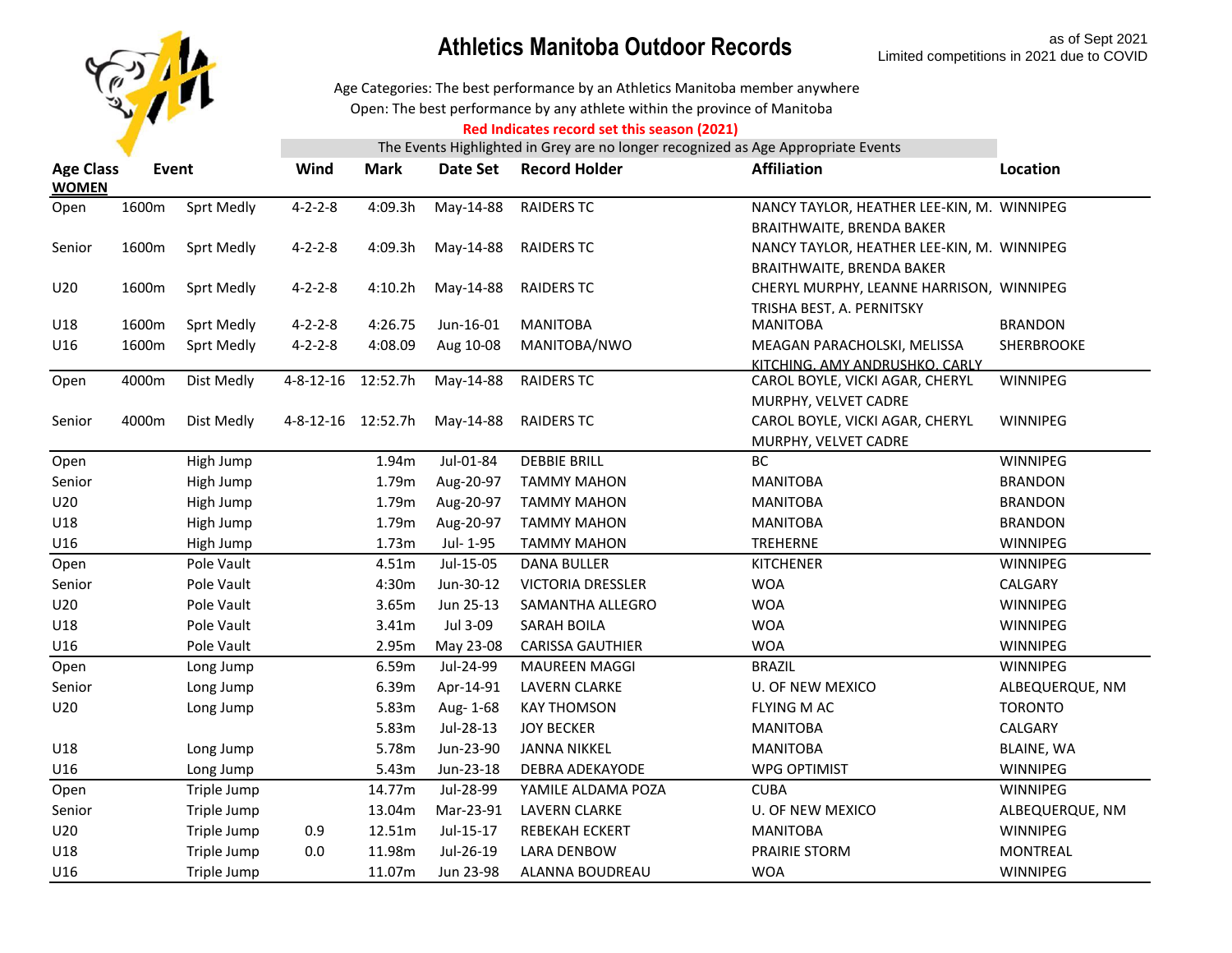

Open: The best performance by any athlete within the province of Manitoba Age Categories: The best performance by an Athletics Manitoba member anywhere

#### **Red Indicates record set this season (2021)**

| <b>Age Class</b><br><b>WOMEN</b> | Event         | Wind | <b>Mark</b> | Date Set  | <b>Record Holder</b>      | <b>Affiliation</b>              | Location        |
|----------------------------------|---------------|------|-------------|-----------|---------------------------|---------------------------------|-----------------|
| Open                             | Shot Put      | 4kg  | 19.06m      | Jul-27-99 | <b>CONNIE PRICE-SMITH</b> | <b>USA</b>                      | WINNIPEG        |
| Senior                           | Shot Put      | 4kg  | 16.99m      | Jun- 7-87 | MELODY TORCOLACCI         | <b>MANITOBA</b>                 | KELOWNA         |
| U20                              | Shot Put      | 4kg  | 13.82m      | Apr-29-89 | SUSANNE DANDENAULT        | <b>U OF WASHINGTON</b>          | FLAGSTAFF, AZ   |
| U18                              | Shot Put      | 4kg  | 13.61m      | May-07-16 | <b>TAYLOR HEALD</b>       | Flying M AC                     | <b>MOORHEAD</b> |
| U18                              | Shot Put L    | 3kg  | 14.74m      | Jun-26-16 | <b>TAYLOR HEALD</b>       | Flying M AC                     | WINNIPEG        |
| U16                              | Shot Put      | 4kg  | 12.55m      | Jun-26-85 | SUSANNE DANDENAULT        | <b>AOTC</b>                     | WINNIPEG        |
| U16                              | Shot Put L    | 3kg  | 14.48m      | Aug-16-14 | <b>TAYLOR HEALD</b>       | <b>MANITOBA</b>                 | LANGLEY         |
| Open                             | Hammer        | 4kg  | 67.79m      | Jul-08-00 | <b>DAWN ELLERBE</b>       | <b>NYAC</b>                     | WINNIPEG        |
| Senior                           | Hammer        | 4kg  | 56.26m      | Jun-11-93 | <b>THERESA BRICK</b>      | <b>AOTC</b>                     | WINNIPEG        |
| U20                              | Hammer        | 4kg  | 46.86m      | Jun-30-93 | NOREENA BODAGLO           | <b>AOTC</b>                     | COQUITLAM       |
| U18                              | Hammer        | 4kg  | 39.01m      | May 07-16 | <b>TAYLOR HEALD</b>       | Flying M AC                     | <b>MOORHEAD</b> |
| U18                              | Hammer L      | 3kg  | 50.43m      | May-18-13 | <b>MADELINE BEAUVAIS</b>  | <b>STRIDE AHEAD TOUGH TRACK</b> | LETHBRIDGE      |
| U16                              | Hammer        | 4kg  | 23.58m      | Aug- 7-94 | RAPHAEL DICOSMO           | <b>MANITOBA</b>                 | <b>OTTAWA</b>   |
| U16                              | Hammer L      | 3kg  | 45.50m      | Aug-19-12 | <b>MADELINE BEAUVAIS</b>  | STRIDE AHEAD TOUGH TRACK        | CHARLOTTETOWN   |
| Open                             | <b>Discus</b> | 1kg  | 60.92m      | Jul-30-99 | ELISANGELA ADRIANO        | <b>BRAZIL</b>                   | WINNIPEG        |
| Senior                           | <b>Discus</b> | 1kg  | 58.40m      | Jun-11-93 | <b>THERESA BRICK</b>      | <b>AOTC</b>                     | WINNIPEG        |
| U20                              | <b>Discus</b> | 1kg  | 50.08m      | May- 6-89 | SUSANNE DANDENAULT        | <b>U OF WASHINGTON</b>          | SEATTLE, WA     |
| U18                              | <b>Discus</b> | 1kg  | 47.57m      | May 26-16 | <b>TAYLOR HEALD</b>       | Flying M AC                     | LETHBRIDGE      |
| U16                              | <b>Discus</b> | 1kg  | 38.92m      | Jul-20-14 | <b>TAYLOR HEALD</b>       | <b>MANITOBA</b>                 | SASKATOON       |
| Open                             | Javelin       | 600g | 65.85m      | Jul-25-99 | <b>OSLEIDYS MENENDEZ</b>  | <b>CUBA</b>                     | WINNIPEG        |
| Senior                           | Javelin       | 600g | 48.08m      | May-18-16 | <b>BROOKE-LYNN BOYD</b>   | <b>WPG OPTIMIST</b>             | WINNIPEG        |
| U20                              | Javelin       | 600g | 44.17m      | Jun-27-15 | <b>BROOKE-LYNN BOYD</b>   | <b>WPG OPTIMIST</b>             | WINNIPEG        |
| U18                              | Javelin       | 600g | 35.51m      | Aug-6-10  | AMY GRACEFFO              | MANITOBA / N.W.O.               | <b>OTTAWA</b>   |
| U18                              | Javelin L     | 500g | 34.60m      | Jul-20-14 | <b>TAYLOR HEALD</b>       | <b>MANITOBA</b>                 | SASKATOON       |
| U16                              | Javelin       | 600g | 30.10m      | Jul-21-07 | <b>JODY ADAMSON</b>       | <b>MANITOBA</b>                 | <b>REGINA</b>   |
| U16                              | Javelin L     | 500g | 34.60m      | Jul-20-14 | <b>TAYLOR HEALD</b>       | <b>MANITOBA</b>                 | SASKATOON       |
| Open                             | Heptathlon    |      | 6290        | Jul-28-99 | MAGALYS GARCIA LELIEBRE   | <b>CUBA</b>                     | WINNIPEG        |
| Senior                           | Heptathlon    |      | 4980        | Jul-12-81 | <b>JANET SCOTT</b>        | <b>PRAIRIES</b>                 | WINNIPEG        |
| U20                              | Heptathlon    |      | 4712        | Jul-29-12 | AMY GRACEFFO              | <b>SA TOUGH TRACK</b>           | WINNIPEG        |
| U18                              | Heptathlon    |      | 4785        | Jul-6-13  | <b>ROBYN WEAR</b>         | <b>WPG OPTIMIST</b>             | WINNIPEG        |
| U16                              | Heptathlon    |      | 2843        | Jun-24-06 | <b>JENNA GAUDET</b>       | <b>STRIDE AHEAD TOUGH TRACK</b> | WINNIPEG        |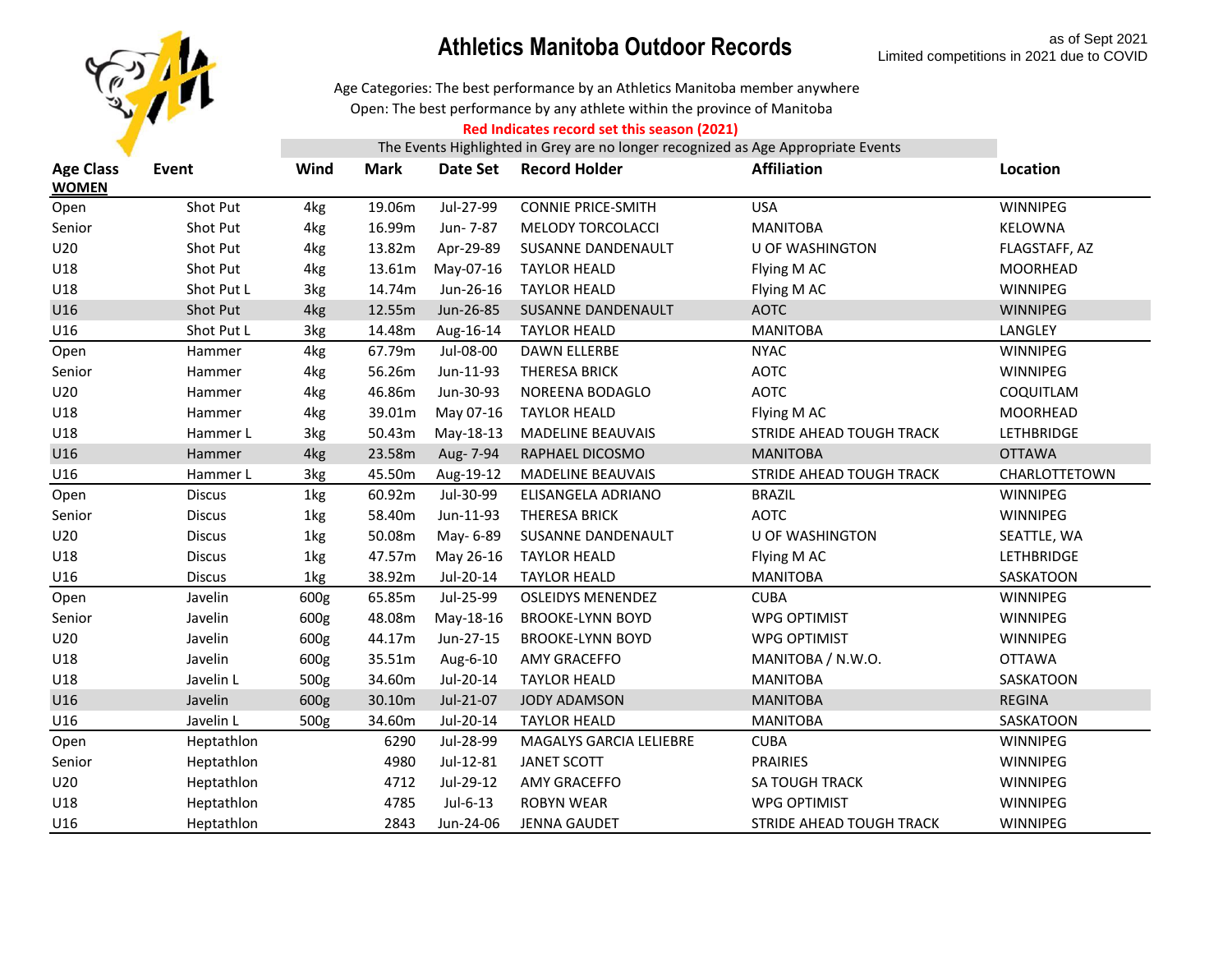

Age Categories: The best performance by an Athletics Manitoba member anywhere

Open: The best performance by any athlete within the province of Manitoba

#### **Red Indicates record set this season (2021)**

| Jul-25-99<br><b>USA</b><br>WINNIPEG<br>100m<br>10.08<br><b>BERNARD WILLIAMS</b><br>Open<br><b>PROVO</b><br>Senior<br>100m<br>10.33<br>May-25-85<br><b>COURTNEY BROWN</b><br><b>RAIDERS TC</b><br>$1.1\,$<br>Jul-7-19<br>10.33<br>LUXON GLOR<br>CANADA<br>QUERETARO, MEXICO<br>0.9<br>Jul-4-15<br>U20<br>100m<br>10.55<br><b>EVAN RATZLAFF</b><br><b>BISON ATHLETICS</b><br><b>EDMONTON</b><br>U18<br>100m<br>Jul-3-82<br>10.84<br><b>COURTNEY BROWN</b><br><b>AOTC</b><br><b>WINNIPEG</b><br>U16<br>100m<br>Aug-13-80<br><b>COURTNEY BROWN</b><br><b>AOTC</b><br>WINNIPEG<br>11.06<br>200m<br>Jul-28-99<br><b>BRAZIL</b><br>WINNIPEG<br>20.30<br><b>CLAUDINEI SILVA</b><br>Open<br>200m<br>20.51<br>May-25-85<br><b>RAIDERS TC</b><br><b>PROVO</b><br>Senior<br><b>COURTNEY BROWN</b><br>U20<br>200m<br>20.81<br>Jun-30-84<br><b>COURTNEY BROWN</b><br><b>RAIDERS TC</b><br>WINNIPEG<br>U18<br>200m<br>Aug-1-82<br>20.93<br><b>COURTNEY BROWN</b><br>CANADA<br><b>BERQUISIMETO</b><br>200m<br>U16<br>0.4<br>23.25<br>Aug-11-19<br><b>GRANT WHITE</b><br><b>MANITOBA</b><br>SYDNEY<br>U16<br>300m<br>36.88<br><b>Aug 4-21</b><br><b>NOAH NEVES</b><br><b>TOUGH TRACK</b><br><b>WINNIPEG</b><br>400m<br>Jul-25-99<br>WINNIPEG<br>44.59<br><b>GREGORY HAUGHTON</b><br><b>JAMAICA</b><br>Open<br>Senior<br>400m<br>45.87<br>May-23-87<br><b>COURTNEY BROWN</b><br><b>RAIDERS TC</b><br><b>HOUSTON</b><br>U20<br>47.06<br>Jul-19-03<br><b>WOA</b><br>400m<br><b>BRIDGEPORT</b><br>NATHAN VADEBONCOEUR<br>U18<br>400m<br>Aug-12-00<br><b>ERIK SPROLL</b><br>MB/NWO<br>CALGARY<br>48.45<br><b>U16</b><br>400m<br>51.21<br><b>Jul 22-21</b><br><b>WINNIPEG</b><br><b>NOAH NEVES</b><br><b>TOUGH TRACK</b><br>800m<br>1:45.38<br>Jul-25-99<br><b>JOHNNY GRAY</b><br><b>USA</b><br>WINNIPEG<br>Open<br>800m<br>1:46.65<br>Jul- 7-01<br>Senior<br><b>DARRYL FILLION</b><br><b>UNATTACHED</b><br><b>MONTREAL</b><br>U20<br>800m<br><b>VICTORIA</b><br>1:49.17<br>May-25-01<br><b>ERIK SPROLL</b><br><b>MANITOBA</b><br>U18<br>800m<br>1:50.44<br>Jun-6-14<br><b>SHANE DILLON</b><br>SA TOUGH TRACK<br>GREENSBORO, NC<br>U16<br>800m<br>1:58.51<br>Aug-19-12<br>JAY ORT<br><b>MANITOBA</b><br><b>CHARLOTTETOWN</b><br>1200m<br>U16<br>3:13.05<br>Aug-17-12<br><b>JAY ORT</b><br><b>MANITOBA</b><br>CHARLOTTETOWN<br>1500m<br>Jul-30-99<br>WINNIPEG<br>3:41.20<br><b>GRAHAM HOOD</b><br>CANADA<br>Open<br>1500m<br>3:40.07<br>Aug-8-90<br><b>CHRIS WEBER</b><br><b>MONTREAL</b><br>Senior<br>PACESETTER<br>U20<br>1500m<br>3:47.1h<br>Jun-13-86<br><b>HENRY KLASSEN</b><br><b>TAKUS TC</b><br><b>VICTORIA</b><br>1500m<br>Jul 31-14<br>U18<br>3:55.65<br><b>JAY ORT</b><br>WINNIPEG<br><b>UNATTACHED</b><br>U16<br>1500m<br>4:10.4h<br><b>ERIK SPROLL</b><br><b>MANITOBA</b><br>PRINCE GEORGE<br>Aug- 7-98<br>U16<br>2000m<br>6:03.72<br>ALEXANDRE ROUGEAU<br>Aug-18-12<br><b>MANITOBA</b><br>CHARLOTTETOWN<br>3000m<br>May-21-91<br><b>AOTC</b><br>8:06.19<br><b>CHRIS WEBER</b><br>WINNIPEG<br>Open<br>3000m<br>7:56.48<br>Jul-18-95<br><b>CHRIS WEBER</b><br><b>RENEGADES</b><br><b>FRANCE</b><br>Senior<br>U20<br>3000m<br>Aug-20-14<br><b>CHINA</b><br>8:23.76<br><b>JAY ORT</b><br>CANADA<br>3000m<br>8:23.76<br>CANADA<br><b>CHINA</b><br>U18<br>Aug-20-14 JAY ORT | <b>Age Class</b><br><b>MEN</b> | Event | Wind | Mark | Date Set | <b>Record Holder</b> | <b>Affiliation</b> | Location |
|-------------------------------------------------------------------------------------------------------------------------------------------------------------------------------------------------------------------------------------------------------------------------------------------------------------------------------------------------------------------------------------------------------------------------------------------------------------------------------------------------------------------------------------------------------------------------------------------------------------------------------------------------------------------------------------------------------------------------------------------------------------------------------------------------------------------------------------------------------------------------------------------------------------------------------------------------------------------------------------------------------------------------------------------------------------------------------------------------------------------------------------------------------------------------------------------------------------------------------------------------------------------------------------------------------------------------------------------------------------------------------------------------------------------------------------------------------------------------------------------------------------------------------------------------------------------------------------------------------------------------------------------------------------------------------------------------------------------------------------------------------------------------------------------------------------------------------------------------------------------------------------------------------------------------------------------------------------------------------------------------------------------------------------------------------------------------------------------------------------------------------------------------------------------------------------------------------------------------------------------------------------------------------------------------------------------------------------------------------------------------------------------------------------------------------------------------------------------------------------------------------------------------------------------------------------------------------------------------------------------------------------------------------------------------------------------------------------------------------------------------------------------------------------------------------------------------------------------------------------------------------------------------------------------------------------------------------------------------------------------------------------------------------------------------------------------------------------------------------------------------------------------------------------------------------------------------------------------------------------------------------------|--------------------------------|-------|------|------|----------|----------------------|--------------------|----------|
|                                                                                                                                                                                                                                                                                                                                                                                                                                                                                                                                                                                                                                                                                                                                                                                                                                                                                                                                                                                                                                                                                                                                                                                                                                                                                                                                                                                                                                                                                                                                                                                                                                                                                                                                                                                                                                                                                                                                                                                                                                                                                                                                                                                                                                                                                                                                                                                                                                                                                                                                                                                                                                                                                                                                                                                                                                                                                                                                                                                                                                                                                                                                                                                                                                                             |                                |       |      |      |          |                      |                    |          |
|                                                                                                                                                                                                                                                                                                                                                                                                                                                                                                                                                                                                                                                                                                                                                                                                                                                                                                                                                                                                                                                                                                                                                                                                                                                                                                                                                                                                                                                                                                                                                                                                                                                                                                                                                                                                                                                                                                                                                                                                                                                                                                                                                                                                                                                                                                                                                                                                                                                                                                                                                                                                                                                                                                                                                                                                                                                                                                                                                                                                                                                                                                                                                                                                                                                             |                                |       |      |      |          |                      |                    |          |
|                                                                                                                                                                                                                                                                                                                                                                                                                                                                                                                                                                                                                                                                                                                                                                                                                                                                                                                                                                                                                                                                                                                                                                                                                                                                                                                                                                                                                                                                                                                                                                                                                                                                                                                                                                                                                                                                                                                                                                                                                                                                                                                                                                                                                                                                                                                                                                                                                                                                                                                                                                                                                                                                                                                                                                                                                                                                                                                                                                                                                                                                                                                                                                                                                                                             |                                |       |      |      |          |                      |                    |          |
|                                                                                                                                                                                                                                                                                                                                                                                                                                                                                                                                                                                                                                                                                                                                                                                                                                                                                                                                                                                                                                                                                                                                                                                                                                                                                                                                                                                                                                                                                                                                                                                                                                                                                                                                                                                                                                                                                                                                                                                                                                                                                                                                                                                                                                                                                                                                                                                                                                                                                                                                                                                                                                                                                                                                                                                                                                                                                                                                                                                                                                                                                                                                                                                                                                                             |                                |       |      |      |          |                      |                    |          |
|                                                                                                                                                                                                                                                                                                                                                                                                                                                                                                                                                                                                                                                                                                                                                                                                                                                                                                                                                                                                                                                                                                                                                                                                                                                                                                                                                                                                                                                                                                                                                                                                                                                                                                                                                                                                                                                                                                                                                                                                                                                                                                                                                                                                                                                                                                                                                                                                                                                                                                                                                                                                                                                                                                                                                                                                                                                                                                                                                                                                                                                                                                                                                                                                                                                             |                                |       |      |      |          |                      |                    |          |
|                                                                                                                                                                                                                                                                                                                                                                                                                                                                                                                                                                                                                                                                                                                                                                                                                                                                                                                                                                                                                                                                                                                                                                                                                                                                                                                                                                                                                                                                                                                                                                                                                                                                                                                                                                                                                                                                                                                                                                                                                                                                                                                                                                                                                                                                                                                                                                                                                                                                                                                                                                                                                                                                                                                                                                                                                                                                                                                                                                                                                                                                                                                                                                                                                                                             |                                |       |      |      |          |                      |                    |          |
|                                                                                                                                                                                                                                                                                                                                                                                                                                                                                                                                                                                                                                                                                                                                                                                                                                                                                                                                                                                                                                                                                                                                                                                                                                                                                                                                                                                                                                                                                                                                                                                                                                                                                                                                                                                                                                                                                                                                                                                                                                                                                                                                                                                                                                                                                                                                                                                                                                                                                                                                                                                                                                                                                                                                                                                                                                                                                                                                                                                                                                                                                                                                                                                                                                                             |                                |       |      |      |          |                      |                    |          |
|                                                                                                                                                                                                                                                                                                                                                                                                                                                                                                                                                                                                                                                                                                                                                                                                                                                                                                                                                                                                                                                                                                                                                                                                                                                                                                                                                                                                                                                                                                                                                                                                                                                                                                                                                                                                                                                                                                                                                                                                                                                                                                                                                                                                                                                                                                                                                                                                                                                                                                                                                                                                                                                                                                                                                                                                                                                                                                                                                                                                                                                                                                                                                                                                                                                             |                                |       |      |      |          |                      |                    |          |
|                                                                                                                                                                                                                                                                                                                                                                                                                                                                                                                                                                                                                                                                                                                                                                                                                                                                                                                                                                                                                                                                                                                                                                                                                                                                                                                                                                                                                                                                                                                                                                                                                                                                                                                                                                                                                                                                                                                                                                                                                                                                                                                                                                                                                                                                                                                                                                                                                                                                                                                                                                                                                                                                                                                                                                                                                                                                                                                                                                                                                                                                                                                                                                                                                                                             |                                |       |      |      |          |                      |                    |          |
|                                                                                                                                                                                                                                                                                                                                                                                                                                                                                                                                                                                                                                                                                                                                                                                                                                                                                                                                                                                                                                                                                                                                                                                                                                                                                                                                                                                                                                                                                                                                                                                                                                                                                                                                                                                                                                                                                                                                                                                                                                                                                                                                                                                                                                                                                                                                                                                                                                                                                                                                                                                                                                                                                                                                                                                                                                                                                                                                                                                                                                                                                                                                                                                                                                                             |                                |       |      |      |          |                      |                    |          |
|                                                                                                                                                                                                                                                                                                                                                                                                                                                                                                                                                                                                                                                                                                                                                                                                                                                                                                                                                                                                                                                                                                                                                                                                                                                                                                                                                                                                                                                                                                                                                                                                                                                                                                                                                                                                                                                                                                                                                                                                                                                                                                                                                                                                                                                                                                                                                                                                                                                                                                                                                                                                                                                                                                                                                                                                                                                                                                                                                                                                                                                                                                                                                                                                                                                             |                                |       |      |      |          |                      |                    |          |
|                                                                                                                                                                                                                                                                                                                                                                                                                                                                                                                                                                                                                                                                                                                                                                                                                                                                                                                                                                                                                                                                                                                                                                                                                                                                                                                                                                                                                                                                                                                                                                                                                                                                                                                                                                                                                                                                                                                                                                                                                                                                                                                                                                                                                                                                                                                                                                                                                                                                                                                                                                                                                                                                                                                                                                                                                                                                                                                                                                                                                                                                                                                                                                                                                                                             |                                |       |      |      |          |                      |                    |          |
|                                                                                                                                                                                                                                                                                                                                                                                                                                                                                                                                                                                                                                                                                                                                                                                                                                                                                                                                                                                                                                                                                                                                                                                                                                                                                                                                                                                                                                                                                                                                                                                                                                                                                                                                                                                                                                                                                                                                                                                                                                                                                                                                                                                                                                                                                                                                                                                                                                                                                                                                                                                                                                                                                                                                                                                                                                                                                                                                                                                                                                                                                                                                                                                                                                                             |                                |       |      |      |          |                      |                    |          |
|                                                                                                                                                                                                                                                                                                                                                                                                                                                                                                                                                                                                                                                                                                                                                                                                                                                                                                                                                                                                                                                                                                                                                                                                                                                                                                                                                                                                                                                                                                                                                                                                                                                                                                                                                                                                                                                                                                                                                                                                                                                                                                                                                                                                                                                                                                                                                                                                                                                                                                                                                                                                                                                                                                                                                                                                                                                                                                                                                                                                                                                                                                                                                                                                                                                             |                                |       |      |      |          |                      |                    |          |
|                                                                                                                                                                                                                                                                                                                                                                                                                                                                                                                                                                                                                                                                                                                                                                                                                                                                                                                                                                                                                                                                                                                                                                                                                                                                                                                                                                                                                                                                                                                                                                                                                                                                                                                                                                                                                                                                                                                                                                                                                                                                                                                                                                                                                                                                                                                                                                                                                                                                                                                                                                                                                                                                                                                                                                                                                                                                                                                                                                                                                                                                                                                                                                                                                                                             |                                |       |      |      |          |                      |                    |          |
|                                                                                                                                                                                                                                                                                                                                                                                                                                                                                                                                                                                                                                                                                                                                                                                                                                                                                                                                                                                                                                                                                                                                                                                                                                                                                                                                                                                                                                                                                                                                                                                                                                                                                                                                                                                                                                                                                                                                                                                                                                                                                                                                                                                                                                                                                                                                                                                                                                                                                                                                                                                                                                                                                                                                                                                                                                                                                                                                                                                                                                                                                                                                                                                                                                                             |                                |       |      |      |          |                      |                    |          |
|                                                                                                                                                                                                                                                                                                                                                                                                                                                                                                                                                                                                                                                                                                                                                                                                                                                                                                                                                                                                                                                                                                                                                                                                                                                                                                                                                                                                                                                                                                                                                                                                                                                                                                                                                                                                                                                                                                                                                                                                                                                                                                                                                                                                                                                                                                                                                                                                                                                                                                                                                                                                                                                                                                                                                                                                                                                                                                                                                                                                                                                                                                                                                                                                                                                             |                                |       |      |      |          |                      |                    |          |
|                                                                                                                                                                                                                                                                                                                                                                                                                                                                                                                                                                                                                                                                                                                                                                                                                                                                                                                                                                                                                                                                                                                                                                                                                                                                                                                                                                                                                                                                                                                                                                                                                                                                                                                                                                                                                                                                                                                                                                                                                                                                                                                                                                                                                                                                                                                                                                                                                                                                                                                                                                                                                                                                                                                                                                                                                                                                                                                                                                                                                                                                                                                                                                                                                                                             |                                |       |      |      |          |                      |                    |          |
|                                                                                                                                                                                                                                                                                                                                                                                                                                                                                                                                                                                                                                                                                                                                                                                                                                                                                                                                                                                                                                                                                                                                                                                                                                                                                                                                                                                                                                                                                                                                                                                                                                                                                                                                                                                                                                                                                                                                                                                                                                                                                                                                                                                                                                                                                                                                                                                                                                                                                                                                                                                                                                                                                                                                                                                                                                                                                                                                                                                                                                                                                                                                                                                                                                                             |                                |       |      |      |          |                      |                    |          |
|                                                                                                                                                                                                                                                                                                                                                                                                                                                                                                                                                                                                                                                                                                                                                                                                                                                                                                                                                                                                                                                                                                                                                                                                                                                                                                                                                                                                                                                                                                                                                                                                                                                                                                                                                                                                                                                                                                                                                                                                                                                                                                                                                                                                                                                                                                                                                                                                                                                                                                                                                                                                                                                                                                                                                                                                                                                                                                                                                                                                                                                                                                                                                                                                                                                             |                                |       |      |      |          |                      |                    |          |
|                                                                                                                                                                                                                                                                                                                                                                                                                                                                                                                                                                                                                                                                                                                                                                                                                                                                                                                                                                                                                                                                                                                                                                                                                                                                                                                                                                                                                                                                                                                                                                                                                                                                                                                                                                                                                                                                                                                                                                                                                                                                                                                                                                                                                                                                                                                                                                                                                                                                                                                                                                                                                                                                                                                                                                                                                                                                                                                                                                                                                                                                                                                                                                                                                                                             |                                |       |      |      |          |                      |                    |          |
|                                                                                                                                                                                                                                                                                                                                                                                                                                                                                                                                                                                                                                                                                                                                                                                                                                                                                                                                                                                                                                                                                                                                                                                                                                                                                                                                                                                                                                                                                                                                                                                                                                                                                                                                                                                                                                                                                                                                                                                                                                                                                                                                                                                                                                                                                                                                                                                                                                                                                                                                                                                                                                                                                                                                                                                                                                                                                                                                                                                                                                                                                                                                                                                                                                                             |                                |       |      |      |          |                      |                    |          |
|                                                                                                                                                                                                                                                                                                                                                                                                                                                                                                                                                                                                                                                                                                                                                                                                                                                                                                                                                                                                                                                                                                                                                                                                                                                                                                                                                                                                                                                                                                                                                                                                                                                                                                                                                                                                                                                                                                                                                                                                                                                                                                                                                                                                                                                                                                                                                                                                                                                                                                                                                                                                                                                                                                                                                                                                                                                                                                                                                                                                                                                                                                                                                                                                                                                             |                                |       |      |      |          |                      |                    |          |
|                                                                                                                                                                                                                                                                                                                                                                                                                                                                                                                                                                                                                                                                                                                                                                                                                                                                                                                                                                                                                                                                                                                                                                                                                                                                                                                                                                                                                                                                                                                                                                                                                                                                                                                                                                                                                                                                                                                                                                                                                                                                                                                                                                                                                                                                                                                                                                                                                                                                                                                                                                                                                                                                                                                                                                                                                                                                                                                                                                                                                                                                                                                                                                                                                                                             |                                |       |      |      |          |                      |                    |          |
|                                                                                                                                                                                                                                                                                                                                                                                                                                                                                                                                                                                                                                                                                                                                                                                                                                                                                                                                                                                                                                                                                                                                                                                                                                                                                                                                                                                                                                                                                                                                                                                                                                                                                                                                                                                                                                                                                                                                                                                                                                                                                                                                                                                                                                                                                                                                                                                                                                                                                                                                                                                                                                                                                                                                                                                                                                                                                                                                                                                                                                                                                                                                                                                                                                                             |                                |       |      |      |          |                      |                    |          |
|                                                                                                                                                                                                                                                                                                                                                                                                                                                                                                                                                                                                                                                                                                                                                                                                                                                                                                                                                                                                                                                                                                                                                                                                                                                                                                                                                                                                                                                                                                                                                                                                                                                                                                                                                                                                                                                                                                                                                                                                                                                                                                                                                                                                                                                                                                                                                                                                                                                                                                                                                                                                                                                                                                                                                                                                                                                                                                                                                                                                                                                                                                                                                                                                                                                             |                                |       |      |      |          |                      |                    |          |
|                                                                                                                                                                                                                                                                                                                                                                                                                                                                                                                                                                                                                                                                                                                                                                                                                                                                                                                                                                                                                                                                                                                                                                                                                                                                                                                                                                                                                                                                                                                                                                                                                                                                                                                                                                                                                                                                                                                                                                                                                                                                                                                                                                                                                                                                                                                                                                                                                                                                                                                                                                                                                                                                                                                                                                                                                                                                                                                                                                                                                                                                                                                                                                                                                                                             |                                |       |      |      |          |                      |                    |          |
|                                                                                                                                                                                                                                                                                                                                                                                                                                                                                                                                                                                                                                                                                                                                                                                                                                                                                                                                                                                                                                                                                                                                                                                                                                                                                                                                                                                                                                                                                                                                                                                                                                                                                                                                                                                                                                                                                                                                                                                                                                                                                                                                                                                                                                                                                                                                                                                                                                                                                                                                                                                                                                                                                                                                                                                                                                                                                                                                                                                                                                                                                                                                                                                                                                                             |                                |       |      |      |          |                      |                    |          |
|                                                                                                                                                                                                                                                                                                                                                                                                                                                                                                                                                                                                                                                                                                                                                                                                                                                                                                                                                                                                                                                                                                                                                                                                                                                                                                                                                                                                                                                                                                                                                                                                                                                                                                                                                                                                                                                                                                                                                                                                                                                                                                                                                                                                                                                                                                                                                                                                                                                                                                                                                                                                                                                                                                                                                                                                                                                                                                                                                                                                                                                                                                                                                                                                                                                             |                                |       |      |      |          |                      |                    |          |
|                                                                                                                                                                                                                                                                                                                                                                                                                                                                                                                                                                                                                                                                                                                                                                                                                                                                                                                                                                                                                                                                                                                                                                                                                                                                                                                                                                                                                                                                                                                                                                                                                                                                                                                                                                                                                                                                                                                                                                                                                                                                                                                                                                                                                                                                                                                                                                                                                                                                                                                                                                                                                                                                                                                                                                                                                                                                                                                                                                                                                                                                                                                                                                                                                                                             |                                |       |      |      |          |                      |                    |          |
|                                                                                                                                                                                                                                                                                                                                                                                                                                                                                                                                                                                                                                                                                                                                                                                                                                                                                                                                                                                                                                                                                                                                                                                                                                                                                                                                                                                                                                                                                                                                                                                                                                                                                                                                                                                                                                                                                                                                                                                                                                                                                                                                                                                                                                                                                                                                                                                                                                                                                                                                                                                                                                                                                                                                                                                                                                                                                                                                                                                                                                                                                                                                                                                                                                                             |                                |       |      |      |          |                      |                    |          |
|                                                                                                                                                                                                                                                                                                                                                                                                                                                                                                                                                                                                                                                                                                                                                                                                                                                                                                                                                                                                                                                                                                                                                                                                                                                                                                                                                                                                                                                                                                                                                                                                                                                                                                                                                                                                                                                                                                                                                                                                                                                                                                                                                                                                                                                                                                                                                                                                                                                                                                                                                                                                                                                                                                                                                                                                                                                                                                                                                                                                                                                                                                                                                                                                                                                             |                                |       |      |      |          |                      |                    |          |
|                                                                                                                                                                                                                                                                                                                                                                                                                                                                                                                                                                                                                                                                                                                                                                                                                                                                                                                                                                                                                                                                                                                                                                                                                                                                                                                                                                                                                                                                                                                                                                                                                                                                                                                                                                                                                                                                                                                                                                                                                                                                                                                                                                                                                                                                                                                                                                                                                                                                                                                                                                                                                                                                                                                                                                                                                                                                                                                                                                                                                                                                                                                                                                                                                                                             |                                |       |      |      |          |                      |                    |          |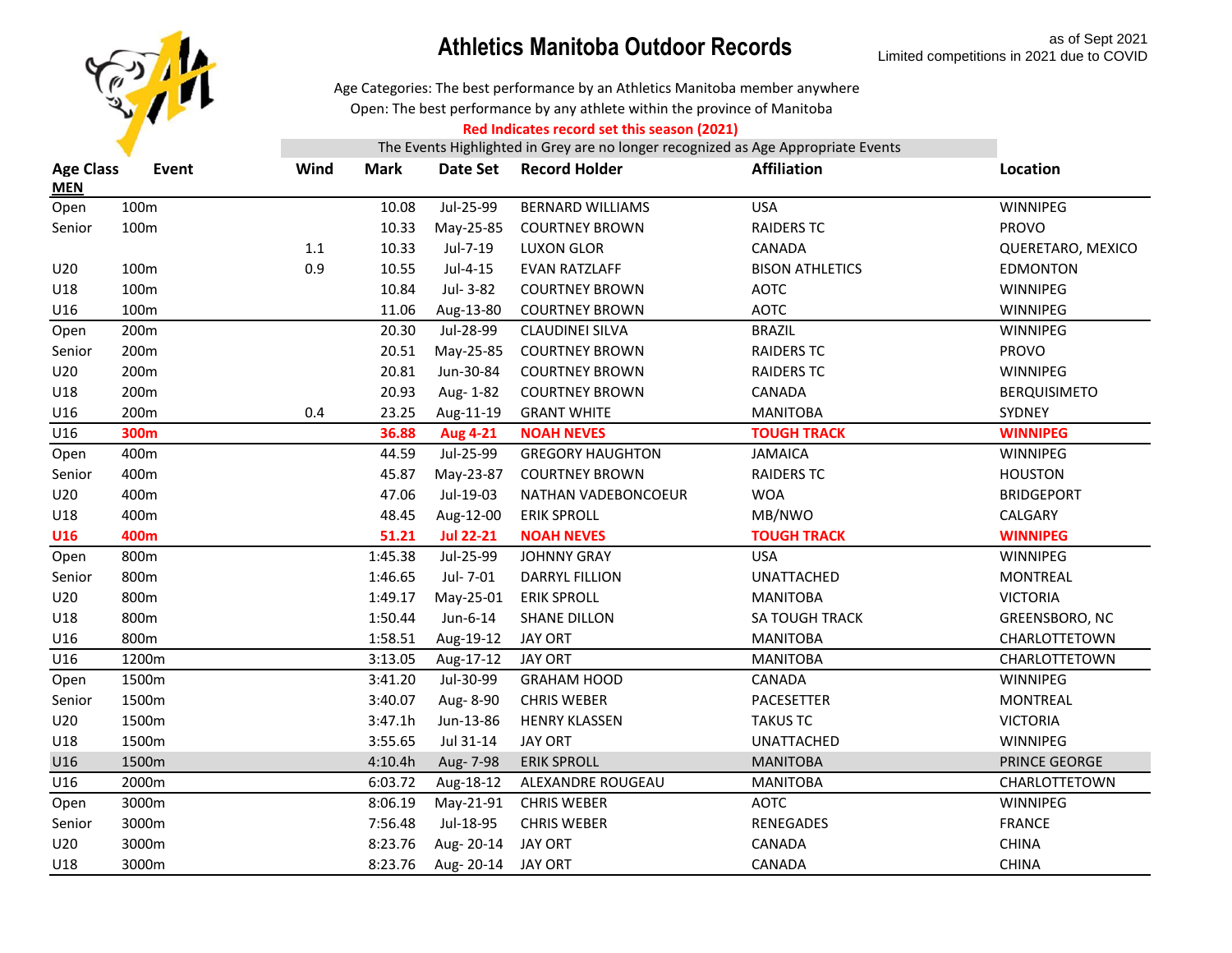

Age Categories: The best performance by an Athletics Manitoba member anywhere

Open: The best performance by any athlete within the province of Manitoba

#### **Red Indicates record set this season (2021)**

| <b>Age Class</b><br><b>MEN</b> | Event  |                   | Wind     | Mark     | Date Set  | <b>Record Holder</b>      | <b>Affiliation</b>   | Location             |
|--------------------------------|--------|-------------------|----------|----------|-----------|---------------------------|----------------------|----------------------|
| Open                           | 5000m  |                   |          | 13:42.04 | Jul-24-99 | <b>GALVIN MARTINEZ</b>    | <b>MEXICO</b>        | WINNIPEG             |
| Senior                         | 5000m  |                   |          | 13:36.12 | Jul- 2-95 | <b>CHRIS WEBER</b>        | <b>RENEGADES</b>     | GATESHEAD, ENGIAND   |
| U20                            | 5000m  |                   |          | 14:14.4h | Jul-13-80 | <b>CAREY PENNER</b>       | <b>MANITOBA</b>      | <b>SUDBURY</b>       |
| Open                           | 10000m |                   |          | 28:43.50 | Jul-27-99 | <b>ENENILSON SILVA</b>    | <b>BRAZIL</b>        | WINNIPEG             |
| Senior                         | 10000m |                   |          | 28:16.51 | Jul-25-75 | <b>CHRIS MCCUBBINS</b>    | CANADA               | <b>MONTREAL</b>      |
| U20                            | 10000m |                   |          | 30:16.6h | Jul-06-74 | <b>RICK BOURRIER</b>      | <b>MANITOBA</b>      | SASKATOON            |
| U16                            | 100mH  | $0.84m-8.5m$      |          | 14.25    | Jul 10-10 | <b>ERIC GUY</b>           | <b>WPG OPTIMIST</b>  | WINNIPEG             |
| Open                           | 110mH  | 1.067m-9.14m      |          | 13.17    | Jul-30-99 | <b>ANIER GARCIA ORTIZ</b> | <b>CUBA</b>          | WINNIPEG             |
| Senior                         | 110mH  | 1.067m-9.14m      | 2.0      | 13.54    | Aug-15-05 | <b>JARED MACLEOD</b>      | CANADA / WOA         | <b>ISTANBUL</b>      |
| U20                            | 110mH  | 0.991m-9.14m      | $-0.8$   | 14.10    | Aug-24-13 | <b>ERIC GUY</b>           | CANADA               | MEDELLIN, COLUMBIA   |
| U18                            | 110mH  | 0.914m-9.14m      | 0.0      | 14.60    | Jun-23-12 | <b>ERIC GUY</b>           | <b>WPG OPTIMIST</b>  | WINNIPEG             |
| U16                            | 200mH  | 0.762m            | $-1.1$   | 26.71    | Aug 13-17 | <b>CONNER KLASSEN</b>     | <b>MANITOBA</b>      | <b>BRANDON</b>       |
| U18                            | 300mH  | 0.84 <sub>m</sub> |          | 40.25    | Aug-17-14 | <b>ZACHARY MEDAL</b>      | <b>MANITOBA</b>      | LANGLEY              |
| Open                           | 400mH  | 0.914m            |          | 48.23    | Jul-28-99 | <b>ERONILDES ARAUJO</b>   | <b>BRAZIL</b>        | WINNIPEG             |
| Senior                         | 400mH  | 0.914m            |          | 50.8h    | Jun-18-68 | <b>WES BROOKER</b>        | <b>MANITOBA</b>      | RANDALL'S ISLAND, NY |
| U20                            | 400mH  | 0.914m            |          | 53.0h    | Jun-28-81 | DAN MOROZ                 | <b>TAKUS TC</b>      | <b>TORONTO</b>       |
| U18                            | 400mH  | 0.84m             |          | 56.07    | Jul-14-19 | <b>KIRK CADMAN</b>        | <b>MANITOBA</b>      | <b>REGINA</b>        |
| U18                            | 1500m  | StplCh            |          | 4:18.3h  | Aug-11-73 | <b>LAWRIE LEWIS</b>       | <b>MANITOBA</b>      | <b>BURNABY</b>       |
| U16                            | 1500m  | StplCh            | no water | 4:26.67  | Aug-13-17 | <b>JOSHUA GONZALES</b>    | WPG OPTIMIST         | <b>BRANDON</b>       |
| U18                            | 2000m  | StplCh            | 0.84m    | 6:01.77  | Jul-14-19 | <b>WILLIAM BOYLE</b>      | <b>MANITOBA</b>      | <b>REGINA</b>        |
| U16                            | 2000m  | StplCh            |          | 6:39.59  | Aug-06-05 | <b>GREG MILLER</b>        | <b>MANITOBA</b>      | <b>EDMONTON</b>      |
| Open                           | 3000m  | StplCh            |          | 8:32.41  | Jun-27-99 | <b>JOEL BOURGEOIS</b>     | <b>MTL OLYMPIQUE</b> | <b>WINNIPEG</b>      |
| Senior                         | 3000m  | StplCh            |          | 8:35.39  | Jun-8-91  | <b>HENRY KLASSEN</b>      | AM                   | <b>BURNABY</b>       |
| U20                            | 3000m  | StplCh            |          | 9:02.76  | Jun-2-02  | <b>KRISTJAN HUNTER</b>    | <b>MANITOBA</b>      | <b>BURNABY</b>       |
| U18                            | 3000m  | StplCh            |          | 10:02.76 | Jun-24-06 | <b>GREG MILLER</b>        | <b>WOA</b>           | WINNIPEG             |
| U18                            | 1500m  | Racewalk          |          | 7:57.89. | Aug-11-07 | <b>JASON REDPATH</b>      | MANITOBA / N.W.O.    | <b>OROMOCTO</b>      |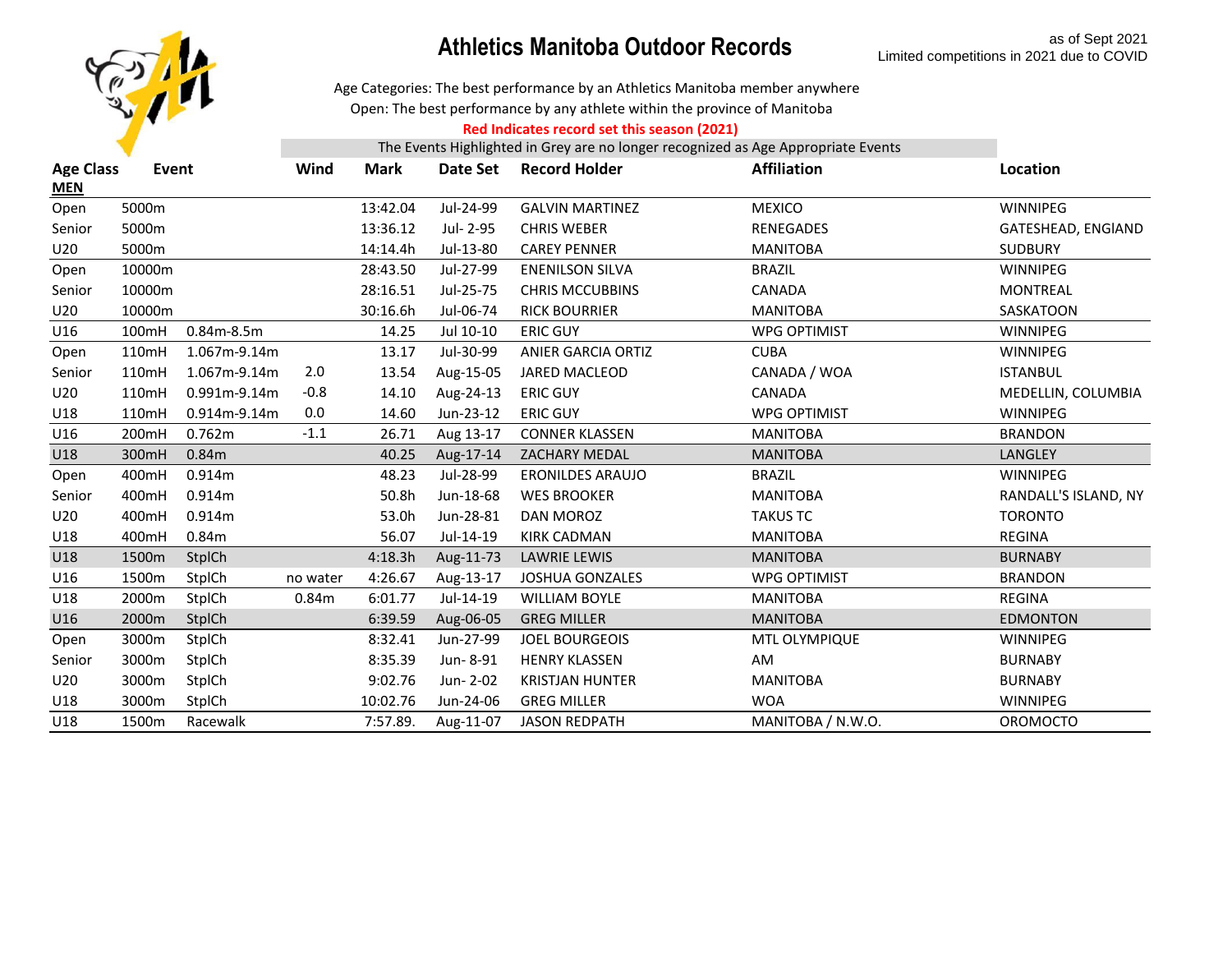

### **Athletics Manitoba Outdoor Records** as of Sept 2021

Age Categories: The best performance by an Athletics Manitoba member anywhere

Open: The best performance by any athlete within the province of Manitoba

#### **Red Indicates record set this season (2021)**

| <b>Age Class</b><br><b>MEN</b> | Event         |       | Wind | Mark     | Date Set  | <b>Record Holder</b> | <b>Affiliation</b>                                                   | Location          |
|--------------------------------|---------------|-------|------|----------|-----------|----------------------|----------------------------------------------------------------------|-------------------|
| Open                           | 4x100m Relay  |       |      | 38.18    | Jul-30-99 | <b>BRAZIL</b>        | R. OLIVIERA, C. SILVA, E. RIBEIRO,<br>C. SILVA                       | <b>WINNIPEG</b>   |
| Senior                         | 4x100m        | Relay |      | 40.71    | Jul-31-83 | <b>MANITOBA</b>      |                                                                      | CALGARY           |
| U20                            | 4x100m Relay  |       |      | 41.95    | Aug-8-07  | <b>MANITOBA WCSG</b> | ZACHARIE DURAND, DAVID                                               | STRATHCONA COUNTY |
| U18                            | 4x100m Relay  |       |      | 43.09    | Jul-29-18 | <b>MANITOBA</b>      | SZCZEPANIAK, KIERAN MOOLCHAN,<br>M.INDOME, T.MIDDLETON,              | SHERWOOD PARK     |
| U16                            | 4x100m Relay  |       |      | 45.02    | Aug-15-17 | <b>MANITOBA</b>      | T.TOMLINSON. G. HUTCHISON-<br>T.TOMLINSON, R.BROOKS,                 | WINNIPEG          |
|                                |               |       |      |          | Jul-19-69 | <b>RAZORBACK TC</b>  | G.HUTCHISON-CAMPBELL                                                 | <b>WINNIPEG</b>   |
| Open                           | 4x200m        | Relay |      | 1:31.2h  |           |                      |                                                                      |                   |
| Senior                         | 4x200m        | Relay |      | 1:24.3h  | Jul-26-69 | <b>MANITOBA</b>      |                                                                      | CALGARY           |
| U20                            | 4x200m        | Relay |      | 1:31.2h  | Jul-19-69 | <b>RAZORBACK TC</b>  |                                                                      | WINNIPEG          |
| U18                            | 4x200m        | Relay |      | 1:36.7h  | Jun-22-70 | <b>WINGS TC</b>      |                                                                      | <b>WINNIPEG</b>   |
| U16                            | 4x200m Relay  |       |      | 1:42.3h  | May-01-82 | <b>AOTC</b>          | DOUG MACKENZIE, RON DELL, DEREK WINNIPEG<br>ROLSTONE, DAVID NEWBERRY |                   |
| Open                           | 4x400m Relay  |       |      | 2:57.97  | Jul-30-99 | <b>JAMAICA</b>       | M. MCDONALD, G. HAUGHTON, D.                                         | WINNIPEG          |
|                                |               |       |      |          |           |                      | MCFARLANE, D. CLARKE                                                 |                   |
| Senior                         | 4x400m        | Relay |      | 3:12.60  | Aug-21-97 | <b>MANITOBA</b>      |                                                                      | <b>BRANDON</b>    |
| U20                            | 4x400m Relay  |       |      | 3:19.5h  | Aug-13-77 | <b>MANITOBA</b>      | DAVE KOZUSKA, BRENT KONANTZ,                                         | <b>ST.JOHNS</b>   |
|                                |               |       |      |          |           |                      | DAVE MORGAN, JIM PARTAKER                                            |                   |
| U18                            | 4x400m        |       |      | 3:21.72  | Jul-14-19 | <b>MANITOBA</b>      | F.Zemliduk, D.Turon, J.Bryant,<br>T.                                 | Regina            |
|                                |               |       |      |          |           |                      | Cox-Yestrau                                                          |                   |
| U16                            | 4x400m Relay  |       |      | 3:41.6h  | Jul-29-84 | <b>MANITOBA</b>      | JAMIE STEER, RON KING, DAVID                                         | <b>WINNIPEG</b>   |
|                                |               |       |      |          |           |                      | POWELL, SCOTT BREAKLY                                                |                   |
| Open                           | 4x800m Relay  |       |      | 7:44.3h  | Jun-26-85 | <b>RAIDERS TC</b>    | GREG ATHAYDE, ROB GUY, WYNN                                          | WINNIPEG          |
|                                |               |       |      |          |           |                      | GMITROSKI, RODGER LOURENZO                                           |                   |
| Senior                         | 4x800m Relay  |       |      | 7:44.3h  | Jun-26-85 | <b>RAIDERS TC</b>    | GREG ATHAYDE, ROB GUY, WYNN                                          | <b>WINNIPEG</b>   |
|                                |               |       |      |          |           |                      | GMITROSKI, RODGER LOURENZO                                           |                   |
| U20                            | 4x800m Relay  |       |      | 7:55.4h  | Jul-31-72 | <b>RAZORBACK TC</b>  | LAURIE LEWIS, ELTON NOGA, CRAIG                                      | WINNIPEG          |
|                                |               |       |      |          |           |                      | JOHNSTON, MURRAY ARDIES                                              |                   |
| U18                            | 4x800m        | Relay |      | 8:41.47  | May-02-81 | <b>TAKUS TC</b>      |                                                                      | WINNIPEG          |
| Open                           | 4x1500m Relay |       |      | 18:24.4h | May-20-72 | <b>RAZORBACK TC</b>  | RON MELNICHUK, BARRY STEWART,                                        | WINNIPEG          |
|                                |               |       |      |          |           |                      | WAYNE MCMAHON, LARRY SWITZER                                         |                   |
| Senior                         | 4x1500m Relay |       |      | 16:01.5h | May-11-87 | <b>RAIDERS TC</b>    | CHAD JOHNSTON, GLEN REDPATH,                                         | RICHMOND          |
|                                |               |       |      |          |           |                      | ROB GUY, KEVIN CHRISTIANSON                                          |                   |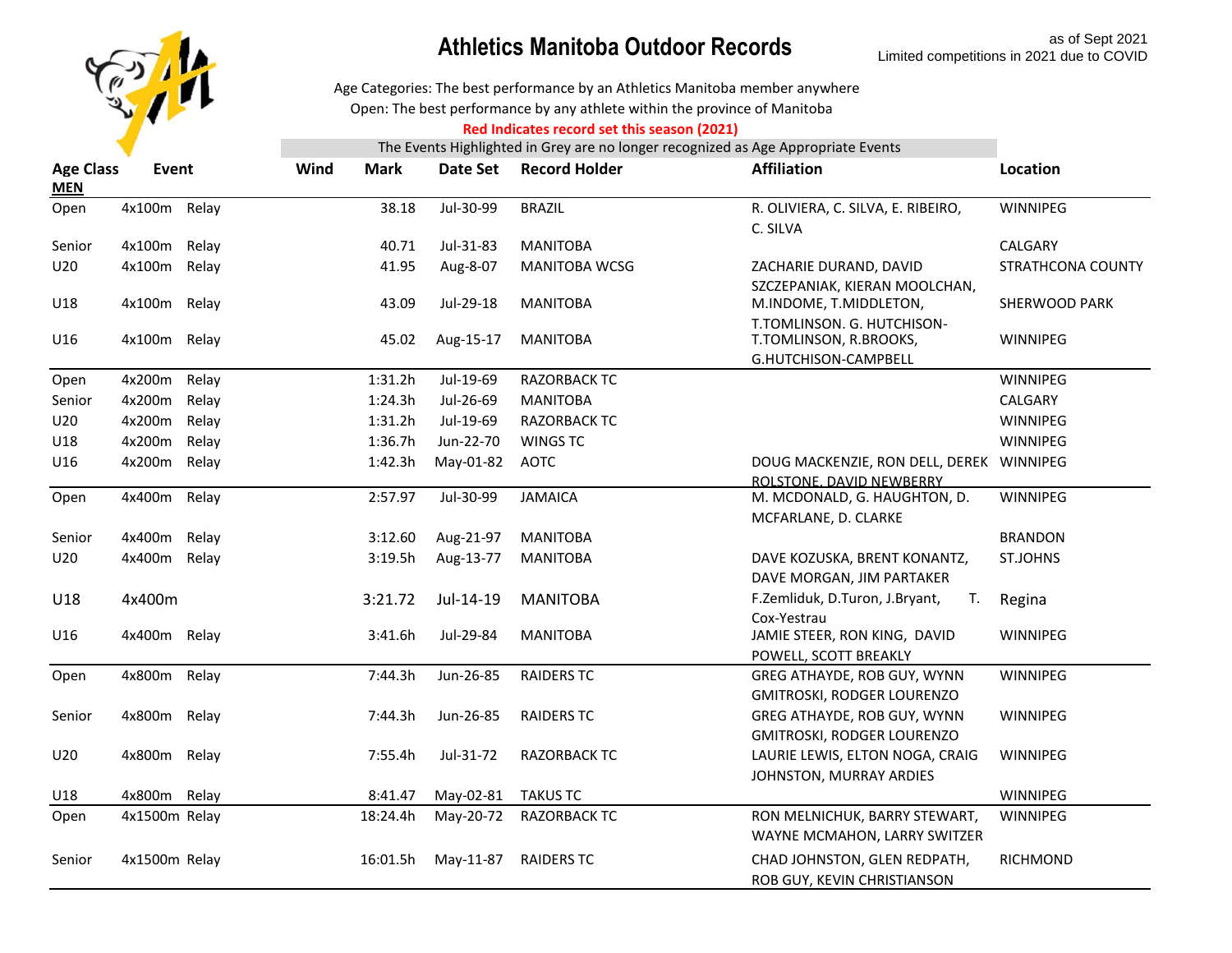

Open: The best performance by any athlete within the province of Manitoba Age Categories: The best performance by an Athletics Manitoba member anywhere

#### **Red Indicates record set this season (2021)**

| <b>Age Class</b><br><b>MEN</b> | Event |                    | Wind              | <b>Mark</b> | Date Set  | <b>Record Holder</b>              | <b>Affiliation</b>                                    | Location            |
|--------------------------------|-------|--------------------|-------------------|-------------|-----------|-----------------------------------|-------------------------------------------------------|---------------------|
| Open                           | 1600m | <b>Sprt Medley</b> | $4 - 2 - 2 - 8$   | 3:28.8h     | May-14-88 | <b>RAIDERS TC</b>                 | DWAYNE FALK, CAL LANGFORD,                            | WINNIPEG            |
| Senior                         | 1600m | <b>Sprt Medley</b> | $4 - 2 - 2 - 8$   | 3:28.8h     | May-14-88 | <b>RAIDERS TC</b>                 | GENE DE LA SIEGGA, DOUG<br>DWAYNE FALK, CAL LANGFORD, | WINNIPEG            |
| U20                            | 1600m | <b>Sprt Medley</b> | $4 - 2 - 2 - 8$   | 3:40.0h     | Aug-23-70 | <b>MANITOBA</b>                   | GENE DE LA SIEGGA, DOUG                               | ABBOTSFORD          |
| U18                            | 1600m | <b>Sprt Medley</b> | $4 - 2 - 2 - 8$   | 3:33.20     | May-6-11  | <b>KELVIN</b>                     | Mathew Fitkowsky, Levi Neufeld,                       | SIOUX FALLS, SD     |
|                                |       |                    |                   |             |           |                                   | Patrick Duncan, Riel Willmott                         |                     |
| U16                            | 1600m | <b>Sprt Medley</b> | $4 - 2 - 2 - 8$   | 3:47.19     | Jul-30-16 | <b>MANITOBA</b>                   | Trey Friesen, Benjamin Perrett, Dasan REGINA          |                     |
|                                |       |                    |                   |             |           |                                   | Jesmer-McFarlane, Ethan Clark,                        |                     |
| Open                           | 4000m | Dist Medley        | $4 - 8 - 12 - 16$ | 10:20.0h    | May-17-88 | <b>RAIDERS TC</b>                 | BUDDY VOTH, CAL LANGFORD, RIC                         | WINNIPEG            |
|                                |       |                    |                   |             |           |                                   | CHAPMAN, DARCY READY                                  |                     |
| Senior                         | 4000m | Dist Medley        | 4-8-12-16         | 10:20.0h    | May-17-88 | <b>RAIDERS TC</b>                 | BUDDY VOTH, CAL LANGFORD, RIC                         | WINNIPEG            |
|                                |       |                    |                   |             |           |                                   | CHAPMAN, DARCY READY                                  |                     |
| Open                           |       | High Jump          |                   | 2.26m       | Jun-30-84 | <b>MILT OTTEY</b>                 | YO                                                    | WINNIPEG            |
| Senior                         |       | High Jump          |                   | 2.19m       | Jul-28-13 | ALHAJI MANSARAY                   | <b>MANITOBA</b>                                       | CALGARY             |
| U20                            |       | High Jump          |                   | 2.19m       | Jul-28-13 | ALHAJI MANSARAY                   | <b>MANITOBA</b>                                       | CALGARY             |
| U18                            |       | High Jump          |                   | 2.04m       | Jul-11-07 | <b>LUCAS RODEWALD</b>             | <b>CANADA</b>                                         | OSTRAVA, CZR        |
| U16                            |       | High Jump          |                   | 1.96m       | Jun-29-74 | <b>GARRY SCOTT</b>                | <b>MANITOBA</b>                                       | WINNIPEG            |
| Open                           |       | Pole Vault         |                   | 5.60m       | Jul-27-99 | <b>PATRICK MANSON</b>             | <b>USA</b>                                            | WINNIPEG            |
| Senior                         |       | Pole Vault         |                   | 4.78m       | Jul-6-07  | <b>CLIFF CAINES</b>               | <b>WOA</b>                                            | WINNIPEG            |
| U20                            |       | Pole Vault         |                   | 4.40m       | Jul-31-82 | <b>DON LAWSON</b>                 | CANADA                                                | <b>BERQUISIMETO</b> |
| U18                            |       | Pole Vault         |                   | 4.50m       | Jun-14-11 | <b>VITALIY BILENKO</b>            | <b>WPG OPTIMIST</b>                                   | FLORENCE, ITALY     |
| U16                            |       | Pole Vault         |                   | 3.41m       | Jul-6-13  | <b>JAMES KENNY</b>                | <b>WPG OPTIMIST</b>                                   | WINNIPEG            |
| Open                           |       | Long Jump          |                   | 8.52m       | Jul-25-99 | <b>IVAN PEDROSO SOLER</b>         | <b>CUBA</b>                                           | WINNIPEG            |
| Senior                         |       | Long Jump          |                   | 7.93m       | Jul-8-00  | <b>MIKE LABERGE</b>               | <b>FLYING M AC</b>                                    | FLAGSTAFF, AZ       |
| U20                            |       | Long Jump          |                   | 7.33m       | Jul-21-06 | <b>NATHAN LABBE</b>               | <b>WOA</b>                                            | SHERBROOKE          |
| U18                            |       | Long Jump          |                   | 7.00m       | Jun-25-05 | <b>NATHAN LABBE</b>               | <b>UNATTACHED</b>                                     | WINNIPEG            |
| U16                            |       | Long Jump          |                   | 6.47m       | Jun-20-86 | <b>JASON BOGEN</b>                | <b>ROBERT ANDREWS</b>                                 | WINNIPEG            |
| Senior                         |       | Triple Jump        |                   | 15.92m      | Aug-1-87  | <b>DEXTOR BELTON</b>              | <b>MANITOBA</b>                                       | <b>OTTAWA</b>       |
| U20                            |       | Triple Jump        | 2.0               | 15.04m      | Jul-6-19  | <b>DAXX TURNER</b>                | PRAIRIE STORM                                         | WINNIPEG            |
| U18                            |       | Triple Jump        | 2.0               | 15.04m      | Jul-6-19  | <b>DAXX TURNER</b>                | PRAIRIE STORM                                         | WINNIPEG            |
| U16                            |       | Triple Jump        | 0.3               | 12.65m      | Jun-10-17 | <b>GRAHAM HUTCHISOON-CAMPBELL</b> | <b>WPG OPTIMIST</b>                                   | WINNIPEG            |